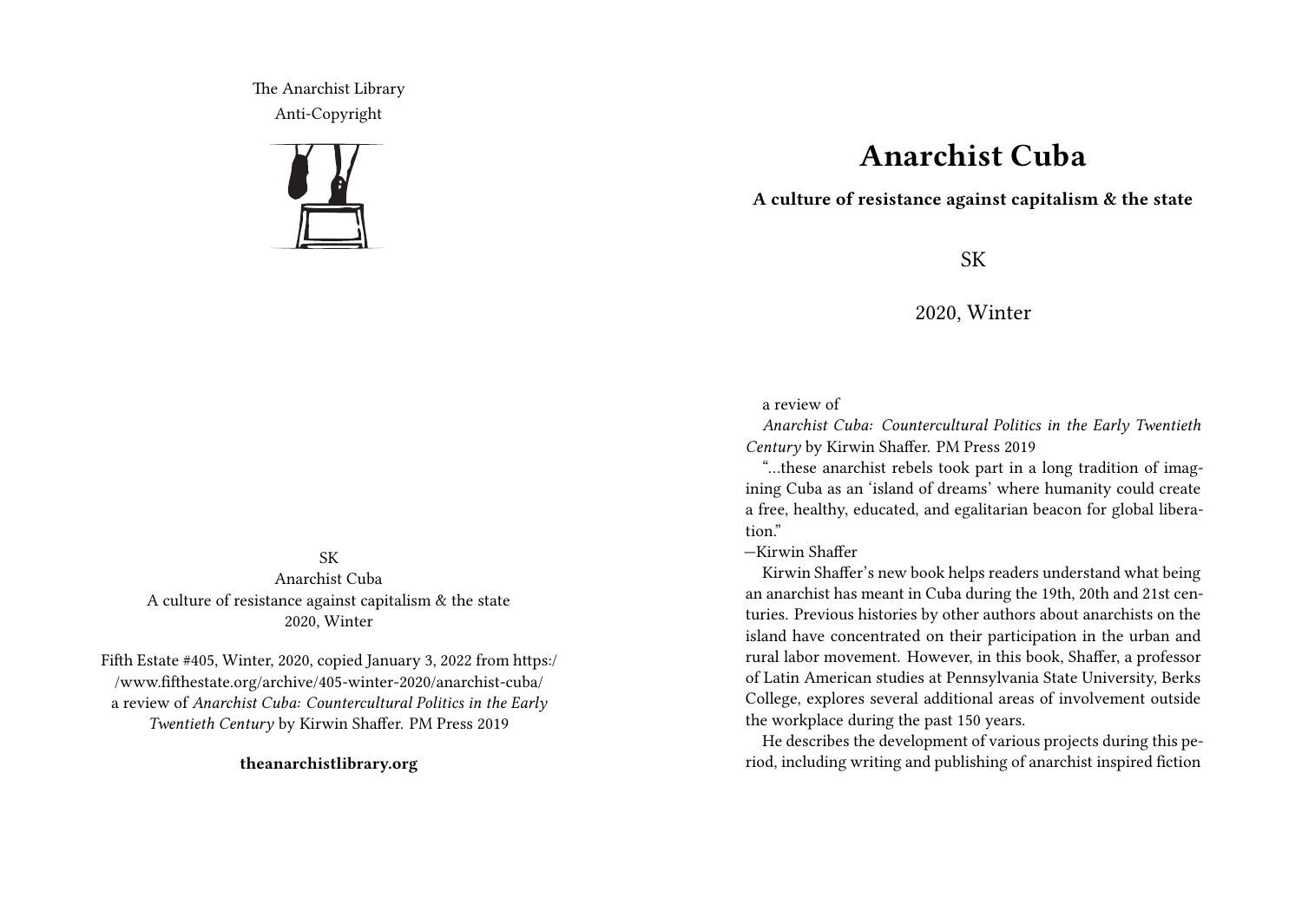and nonfiction, producing radical theater, visual art, music, alternative health clinics, as well as schools for both children and adults free of state and religious control and specifically dedicated to encouraging independent thinking. Participants pooled their knowledge from a variety of backgrounds—women and men, old and young, black and white, Cuban and foreign-born, skilled and unskilled workers, poets, shopkeepers, playwrights, and librarians.

Shaffer does not shrink from discussing the ambiguities and contradictions within the various projects, or their internal squabbles and differing points of view on several important issues. His care not to idealize or exaggerate accomplishments enables readers to more easily understand the dynamics involved.

The various undertakings are described in the context of how they were intended to counter the authoritarian character and brutalities of the Catholic and Protestant churches, the military and the Spanish colonial administration that held sway until the end of the 19th century, and then the nominally independent Cuban state—all of which contributed to the highly exploitative and repressive conditions on the island.

Shaffer discusses how anarchist projects responded to, and helped shape the popular understanding of concepts such as freedom, equality, identity, and progress. Part of this involved fighting against racism, for women's equality, and uniting the working-class across racial, national, and gender lines. By the 1890s, Shaffer tells us, anarchists in the Cuban labor movement were able to play a major role in fostering class ties among people of diverse origins and race, as well as in excluding party affiliation from union activities.

He also delineates the major differences between anarchist and Marxist groups, which were active in Cuba from the 19th century on, especially the strategies for dissent each chose. Marxists concentrated on building organizations to train and guide/supervise the proletariat at the work place, in daily life, and at the ballot box. The anarchists were strongly committed to means that coincided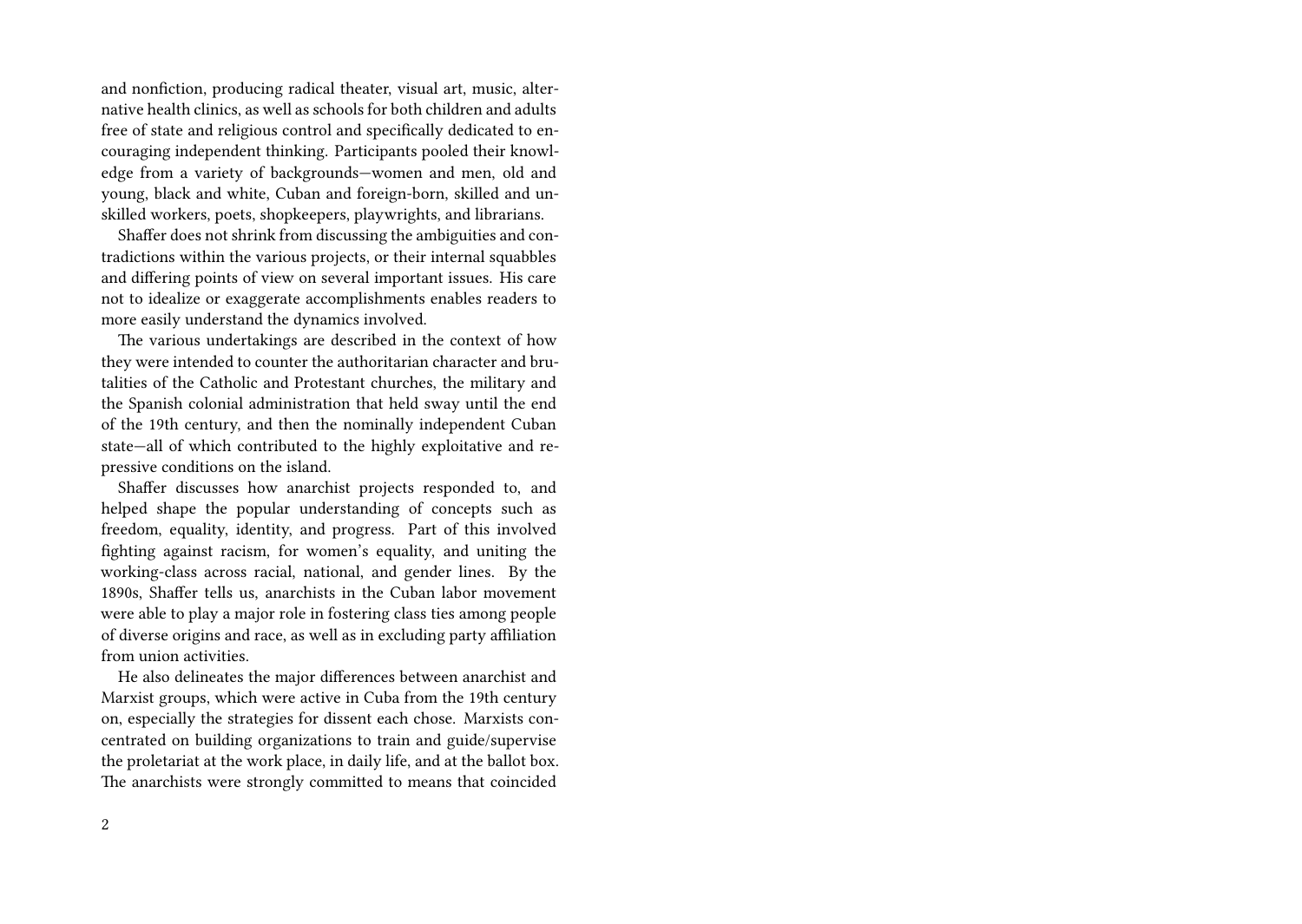Kirwin Shaffer's contextualized history makes it clear why and how anarchist inspired oppositional activities have never been extinguished on the island, despite ongoing government supervision and surveillance, along with periodic political crackdowns.

As long as anarchist rebels in Cuba are able to dream of and create autonomous, non-authoritarian projects, the future holds multiple possibilities for individual freedom and social solidarity.

SK is a longtime supporter of Cuban anarchists.

with desired future ends, such as encouraging the independence and self-activity of students and workers while fighting against unjust working and living conditions.

They recognized the struggle against domination as connected to the immediate construction of the means of resistance. Anarchists designed their projects specifically to improve the lives of women, men and children in the present as well as to prepare them for a social transformation sometime in the future.

Shaffer devotes three chapters to exploring the anarcho-naturist influence among Cuban anarchists. The naturist movement, which developed in Europe and North America during the late 19th and early 20th centuries, focused on alternative personal health and lifestyle practices, such as adopting a simple, inexpensive and nutritious vegetarian diet, getting lots of outdoor exercise, practicing nudism, living in small villages where everyone can know each other, and doing whatever possible to combat the effects of industrial mass society.

In Cuba, several anarchist writers and artists shifted the naturist movement's focus away from primarily individual health concerns to an emphasis on social emancipatory themes by writing news stories, essays, novels, plays and advice columns that were widely available beyond anarchist circles. This cultural influence persisted into the 1950s even as the anarcho-syndicalist movement was significantly weakened by government repression and the consolidation of the Cuban Communist Party.

Although anarchists from all tendencies were interested in ways to improve health, anarcho-syndicalists (especially in the cafe and restaurant unions) and anarcho-naturists were particularly focused on aspects of daily life that disproportionately affected the young and the working poor. They emphasized learning and teaching alternative medicine to help people deal with health problems of modern society, including ill-health brought about by harsh factory and field work, as well as diseases caused by cramped and poorly ventilated living quarters.